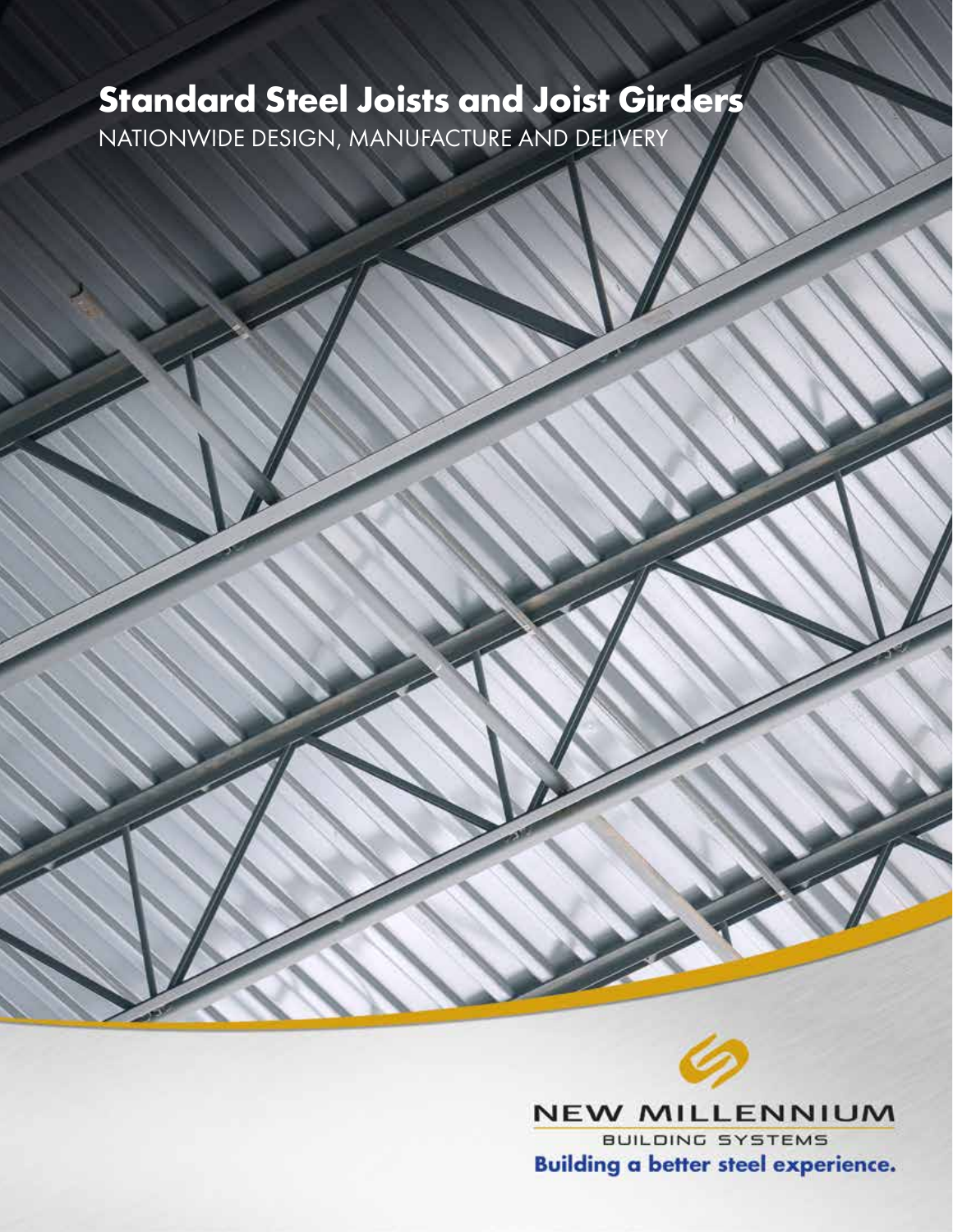

# **Overview**

Steel joists are key components to your roofing and flooring system. New Millennium engineers and manufactures a full range of standard steel joists (also known as bar joists) plus composite joists (CJ-Series) and Joist Girders. We can provide early design assistance for total-project cost optimization, including load zone joist design. All joists are locally available, and manufactured in accordance with the specifications of the Steel Joist Institute.

#### **Certifications**

New Millennium is a Steel Joist Institute (SJI) member company, fully certified to manufacture K, LH and DLH-Series steel joists, and Joist Girders. New Millennium is also a Steel Deck Institute (SDI) member company, fully certified to manufacture roof deck, form deck and composite floor deck.

- New Millennium products meet FM, UL and ULC requirements
- The Indiana, Virginia, Florida, Tennessee, Arkansas and Arizona facilities are ICC certified
- F, B and N deck are Factory Mutual approved for use as a component in Class 1-60, 1-75 and 1-90 wind uplift metal roof decking construction
- Steel deck products are approved by Underwriters Laboratory and listed in the UL Fire Resistance **Directory**
- All acoustical deck has been tested in accordance with ANSI ASTM C423 and E795 to determine the noise reduction coefficient (NRC) rating
- Welders are certified in accordance with AWS D1.1 and D1.3
- The Indiana, Virginia and Nevada facilities meet CSA Standard W47.1 in Division 2 for open web joist
- The Indiana facility is certified in accordance with the requirements of the current IBC/Michigan Building Code, Chapter 17, Section 1705, Paragraph 2.2
- The Florida facility is certified in accordance with the requirements of the Miami-Dade County, Florida Building Code, Article IV, Chapter 8
- The Arkansas and Florida facilities are certified in accordance with the Houston, Texas Building Code, section 1704.2.2
- The Nevada and Mexico facilities are certified in accordance with the requirements of LA City
- The Nevada facility is certified in accordance with the requirements of Clark County

# **ICC Reports**

ICC-ES, a nonprofit organization, evaluates building products and publishes reports that verify they comply with building codes. For complete reports of New Millennium deck verified by ICC-ES, please visit www.newmill.com/certifications/certifications.html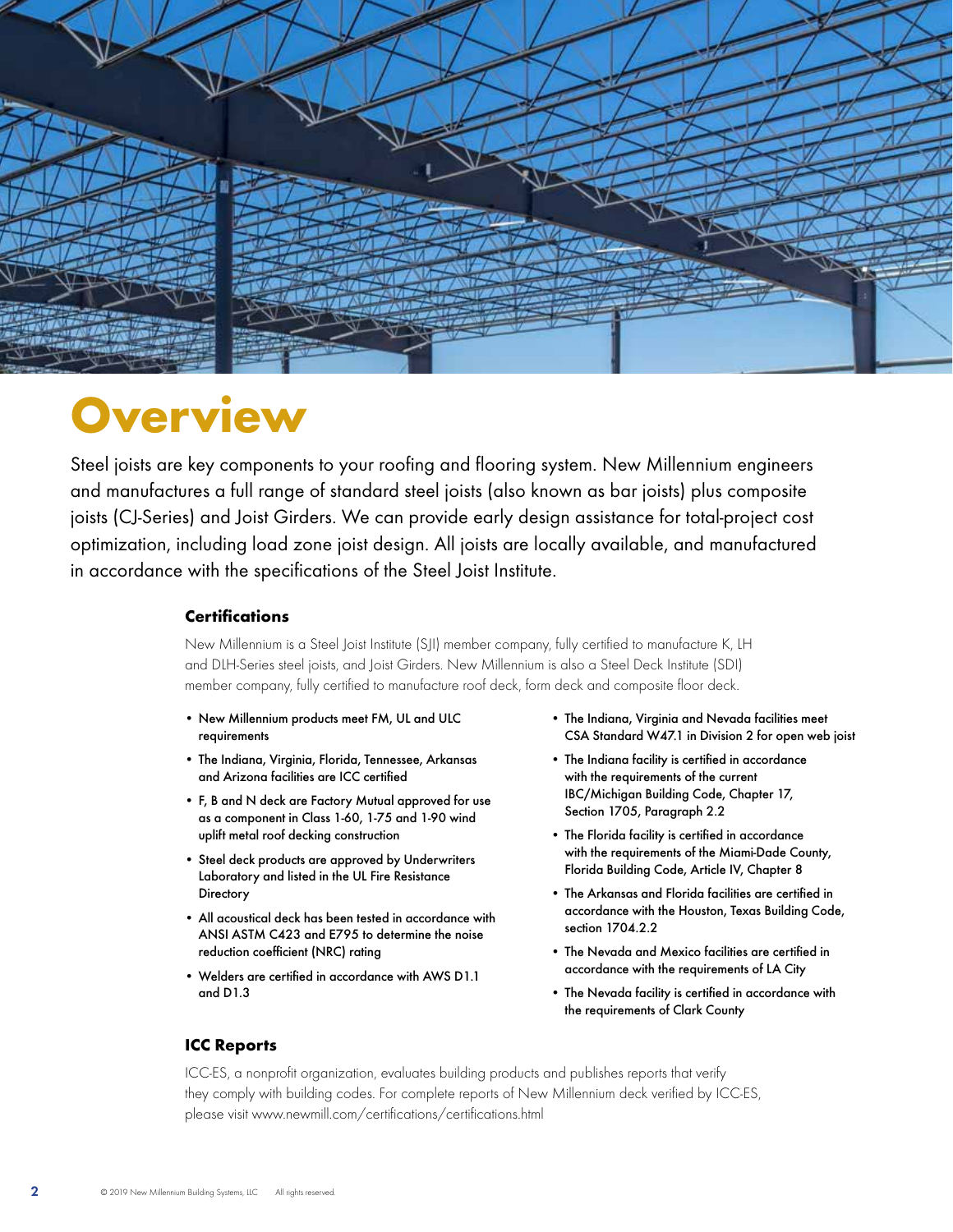

**Standard Steel Joists** .........................pages 4-5

Steel joist products include K, LH and DLH Series joists, designed and manufactured in accordance with the specifications of the Steel Joist Institute. Single-piece joists can be produced up to 90' long, with field splices used to increase lengths and depths. Available with either under-slung or square ends.



**Composite Joists** ..................................pages 6-7

A composite joist (CJ-Series) is a steel joist designed for shear connection to the overlying concrete slab using field applied shear studs, such that when the decking is filled with concrete, the shear studs become embedded in the hardened concrete and a unified load bearing system is created that deflects as a single unit.



#### **Joist Girders** ..........................................pages 8-9

Joist Girders are open web steel trusses that serve as primary framing members. They are designed as simple spans to support concentrated loads for a floor or roof system. These concentrated loads are normally considered to act at the top chord panel points of the Joist Girders.



#### **Load Zone Joist Design**........................page 10

An alternative to specifying KCS series joists is to specify joists designated as KZ to support the concentrated loads residing in specific areas defined as "load zones." With the zone boundaries defined and corresponding concentrated loads specified, New Millennium can substantially engineer steel material costs out of a project.



Manage costs and improve project scheduling with support from the leading BIM steel joist and deck provider. Download the latest BIM object files for Autodesk Revit software and Dynamic Joist® BIM components for Tekla Structures software.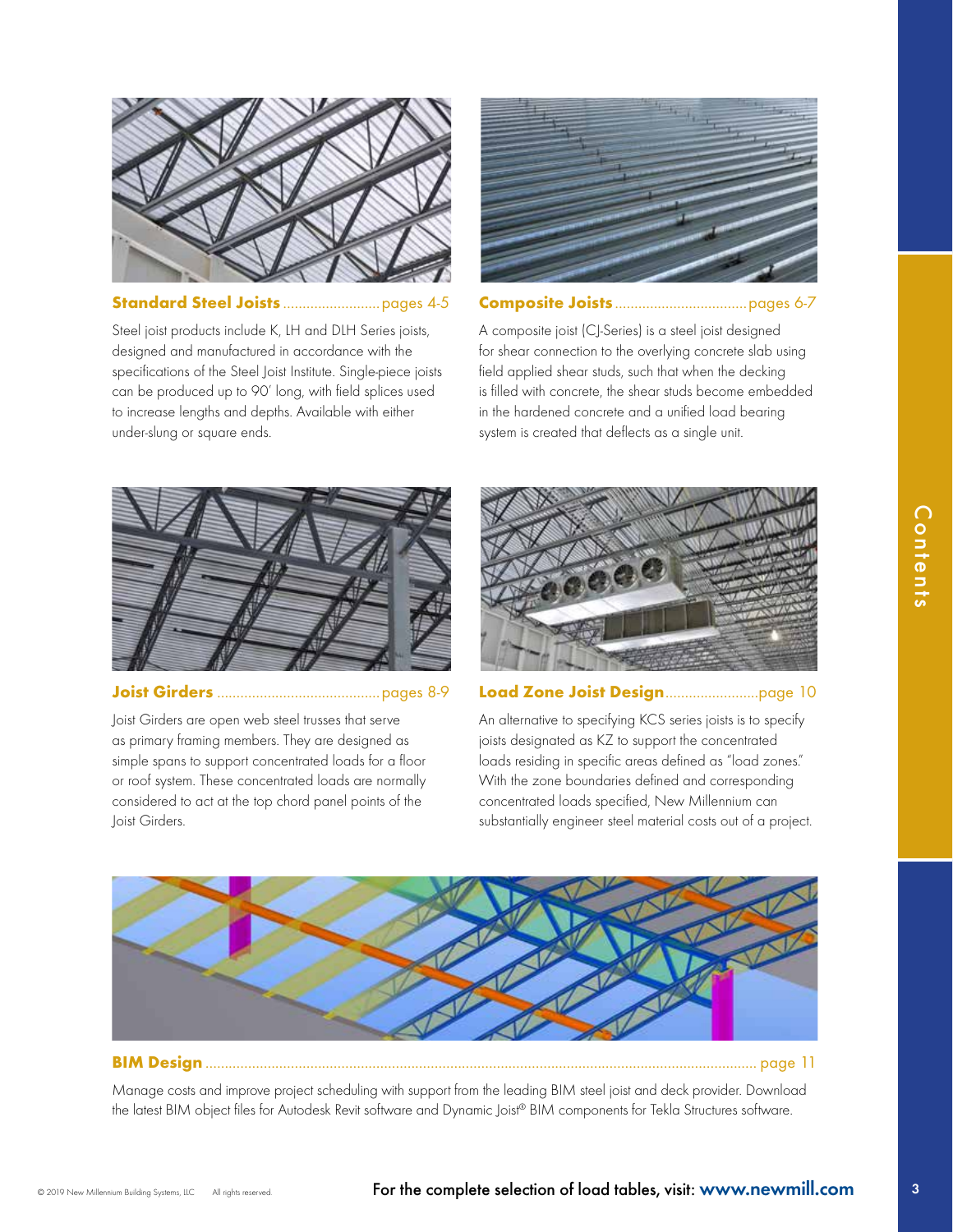

#### **Standard Steel Joists**

Steel joist products include K, LH and DLH Series joists, designed and manufactured in accordance with the specifications of the Steel Joist Institute. Single-piece joists can be produced up to 90' long, with field splices used to increase lengths and depths. Contact your local New Millennium facility.

- LH- and DLH-Series available with single-pitched or double-pitched top chords
- Standard SJI camber per table 4.6-1, unless specified otherwise

All standard profile joists are available with either under-slung or square ends. The depth indicated in joist designation is determined by the depth of single-pitched joists at the center of span and at ridge centerline of double-pitched joists. When top chord slope exceeds 1/2:12, total and live top chord uniform loads must be provided. All standard profile joists with top chord pitch greater than ½:12 will be provided with no camber unless otherwise specified in contract documents.





**Double-Pitched Top Chord**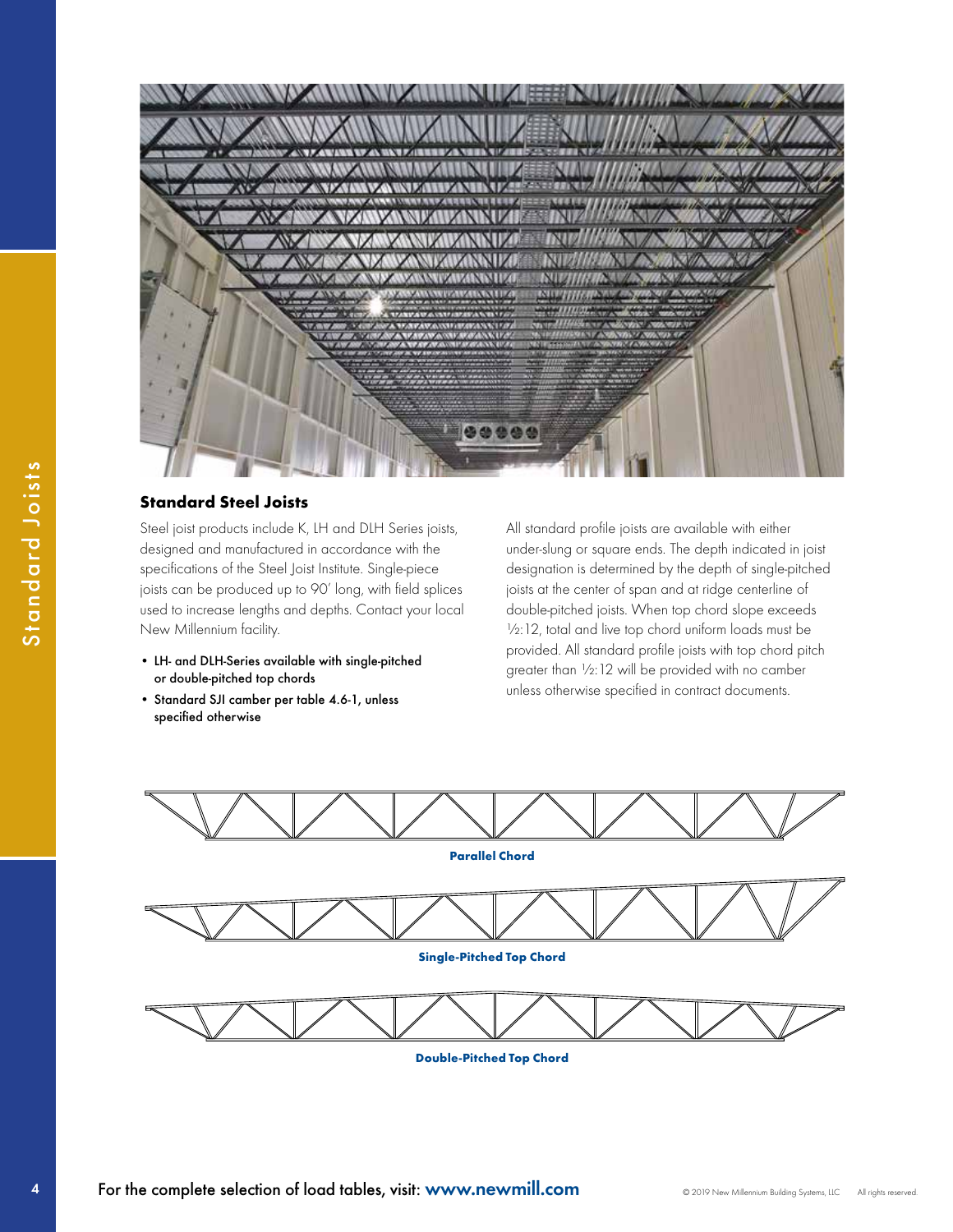



# **NewBay**™ **Bridging System**

Our NewBay™ steel joist bridging system reduces construction time, giving you a competitive advantage over clamp-and-weld bridging.

- Rapid, single-pass tap screw assembly of bridging members
- Standard hand tool fastening for speed, convenience and economy
- Joist spans up to 60 feet reduce bridging counts
- Enhanced safety, using fewer parts no bolting or welding

Bridging goes in more quickly, safely, and economically using a single-pass tap screw instead of drilling and bolting or welding. It adapts to the design for all

manner of loading conditions, rooftop loading, and construction needs. In addition, it alleviates the need for welded termination bridging. The Newbay™ Bridging System is available across the country with the ease of a single point of contact for design, pricing and project management to accommodate even the tightest timeframes.

Our economic joist design not only reduces bridging, but it also enhances safety at the job site. Fewer parts are needed, with no welding required. NewBay™ is the non-weld option that owners are looking for to provide flexibility of joists, ease of erection, and nationwide availability and pricing.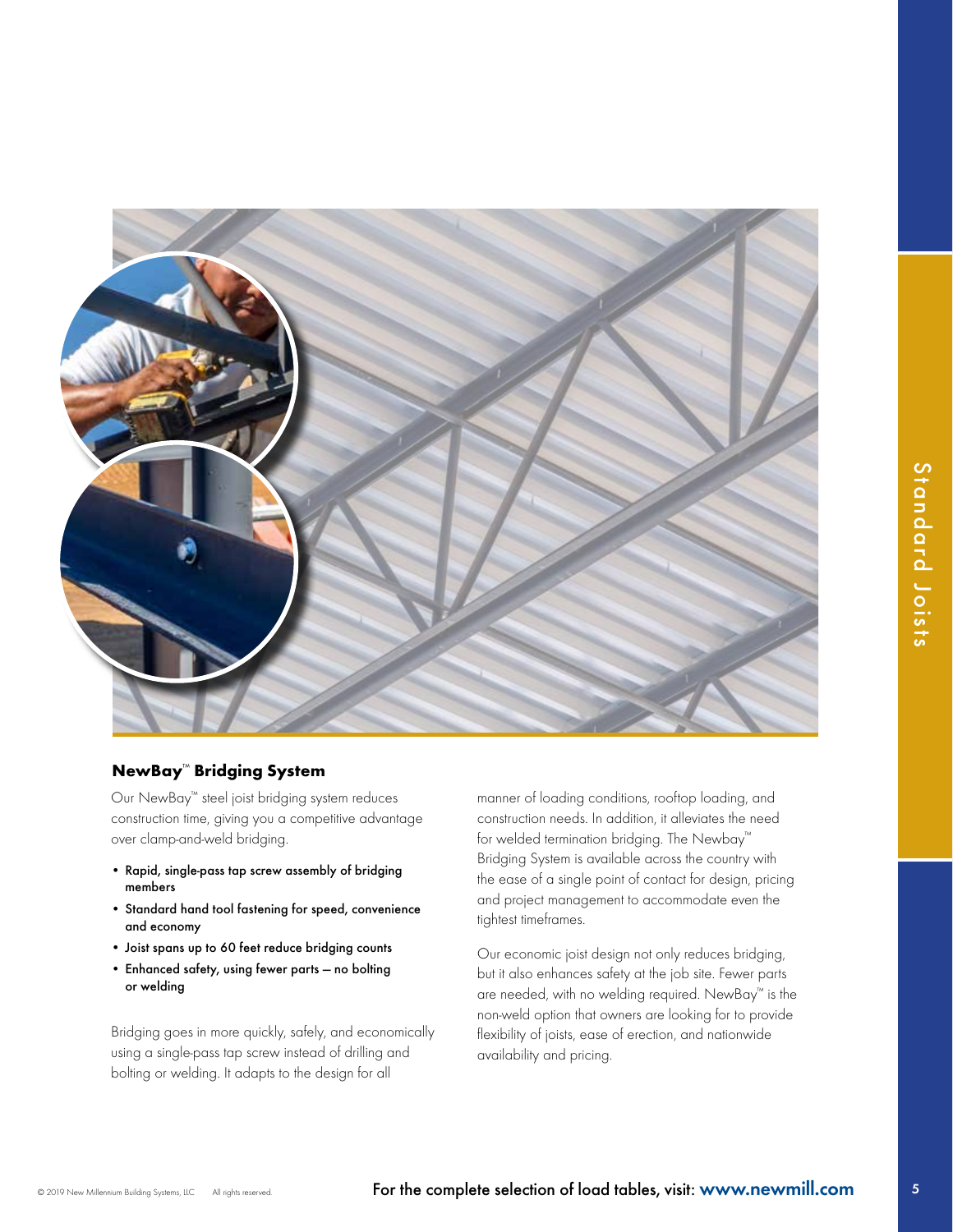

#### **Composite Joists**

A composite joist is a steel joist designed for shear connection to the overlying concrete slab using field applied shear studs, such that when the decking is filled with concrete, the shear studs become embedded in the hardened concrete and a unified load bearing system is created that deflects as a single unit. Composite steel joist design is an example of Load and Resistance Factor Design (LRFD). It achieves a higher density floor structure, compared to more conventional methods, because structural elements are integrated into one compact joist and deck system.

Advantages can include a stronger, stiffer, lighter and less expensive steel structure compared to other structural steel frame approaches. This integrated approach to steel joist and deck design can save time and money on a building project, and possibly improve the design of the building. The design also contributes to earlier erection, a potentially shorter construction timeline and earlier building occupancy.

#### Other advantages include:

- Reductions in steel material and related costs
- Open web joists allow routing of MEP for lower floor-to-floor height
- Wider spaced and fewer columns for more open bays
- Stiffer floors for reduced live load deflections and reduced vibration
- Shortened construction timeline

Because the concrete slab adds extra strength and the joist alone does not have to support full design loads, the top chords can be smaller, thereby reducing material costs. Joists can also be spaced farther apart, translating to reductions in steel, manufacturing, shipping and erection costs.

Using a composite joist narrows the floor, creating more headroom, often with adequate MEP routing options through the joist. Also, shear studs increase joist strength, thereby expanding the span-to-depth ratio limit to 30 times the joist depth, compared to 24 times the joist depth for non-composite joists.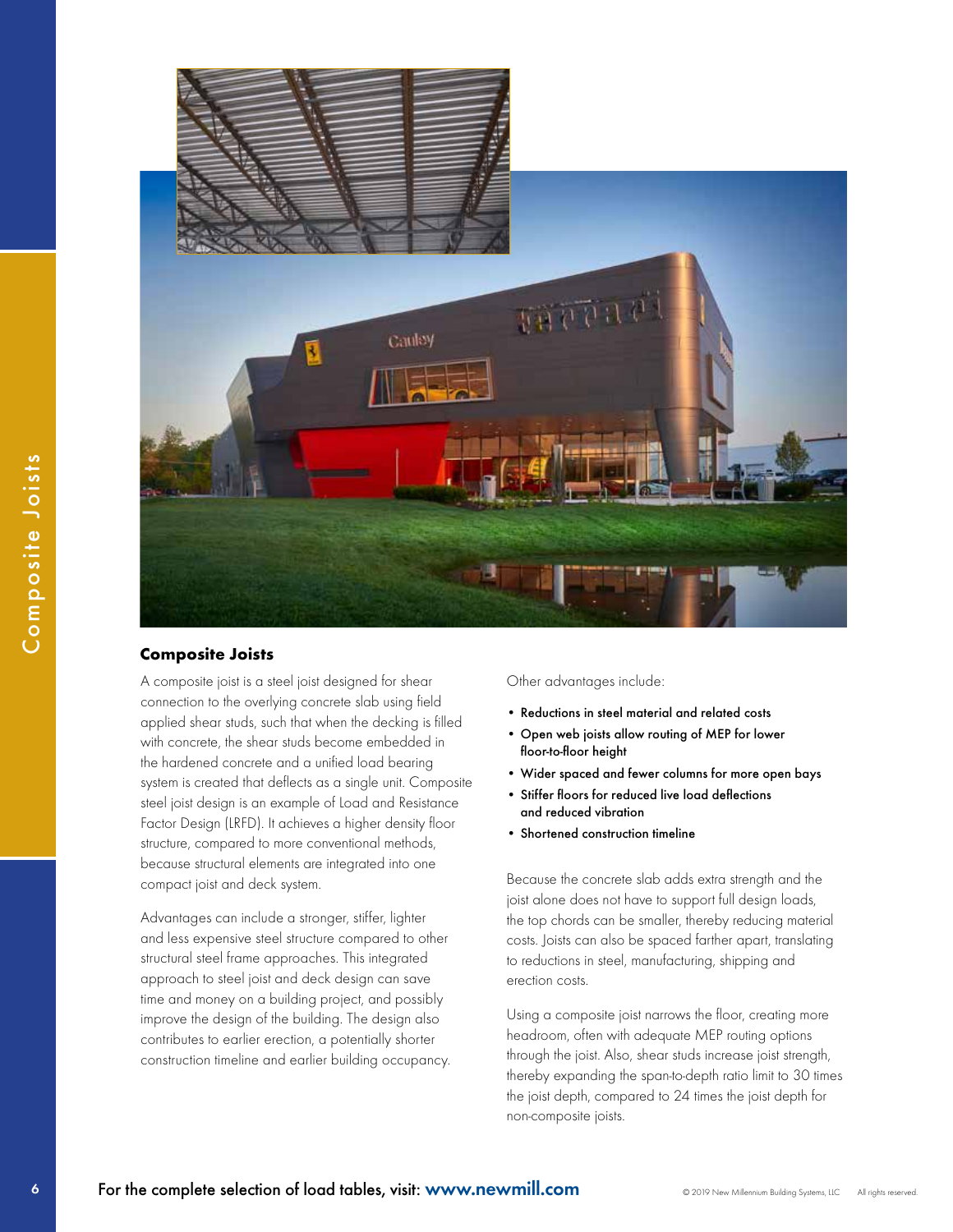

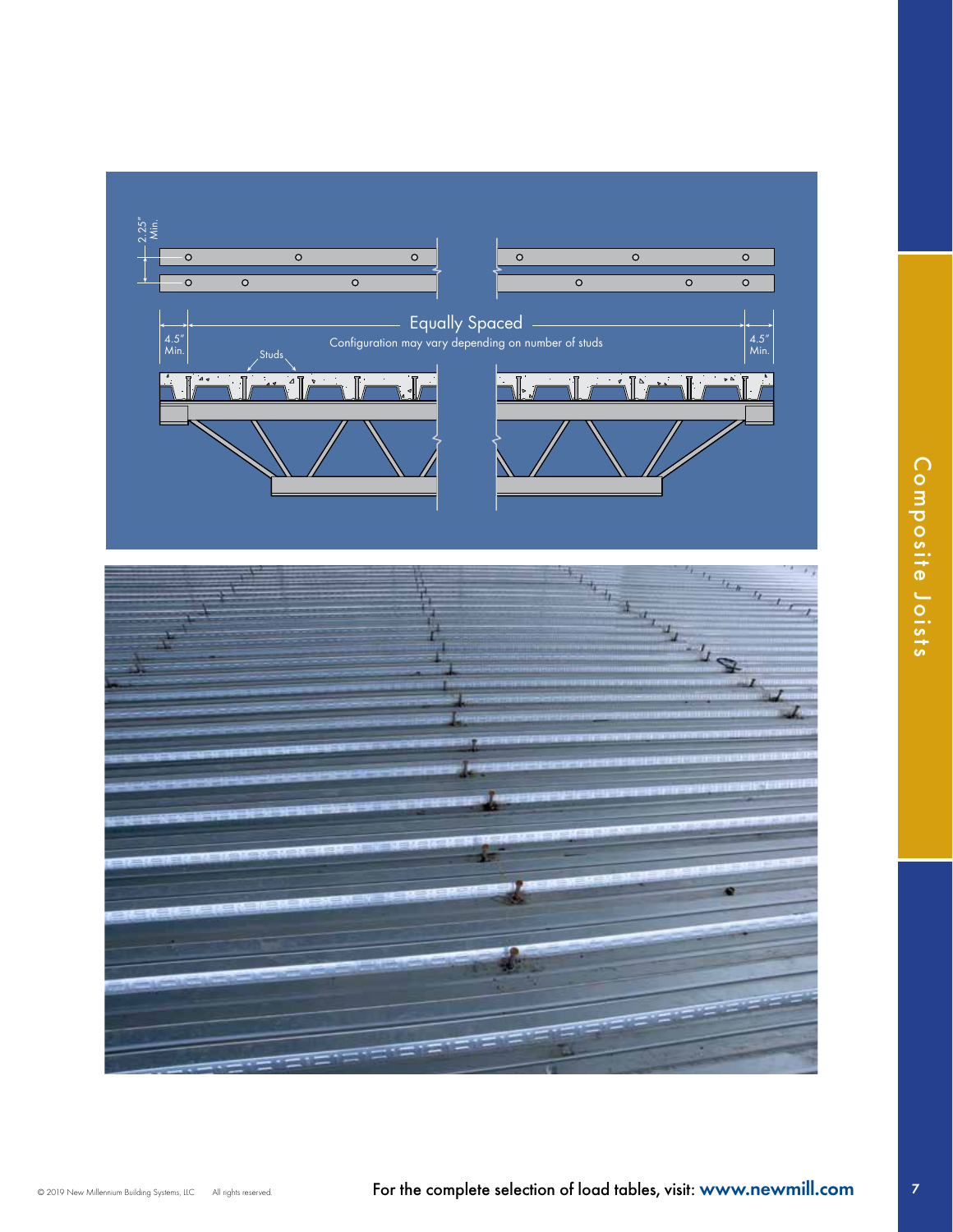

# **Steel Joist Girders**

Joist Girders are open web steel trusses that serve as primary framing members. They are designed as simple spans to support concentrated loads for a floor or roof system. These concentrated loads are normally considered to act at the top chord panel points of the Joist Girders.

Other advantages include:

- Often more cost-effective than wide-flange steel beams
- Comparably easier and faster erection
- Open web design allows for MEP integration
- Standard depths from 20" to 120"″
- Spans from 20' to 120'
- Available with single-pitched or double-pitched top chords up to  $\overline{12}$ ":12"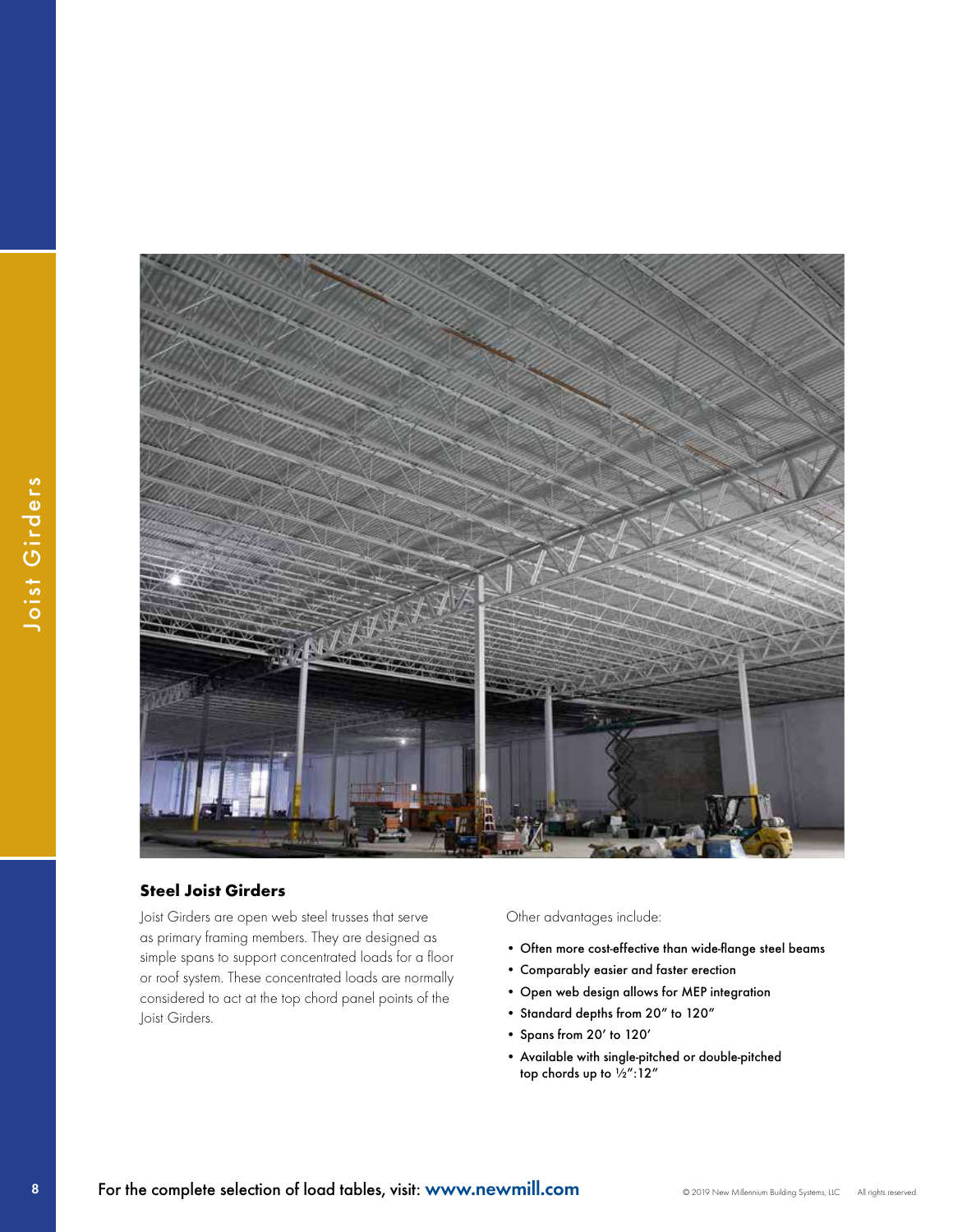

The design of rigid moment frames using Joist Girders is very similar to that of wide-flange beams. End fixity is achieved by restraining the rotation at the ends of the Joist Girders. As with wide-flange beams, there are several methods of achieving this fixity, and for each approach, specific design, fabrication and erection concerns must be considered. With close coordination between the specifying professional and New Millennium Building Systems, material savings may be achieved without increasing fabrication or erection cost. In some cases, it is possible to attain savings in several phases of the project.

Advantages of using Joist Girders as part of a lateral load resistant frame include material efficiencies, a more evenly distributed diaphragm load path and decreased erection cost. Material efficiencies may be achieved utilizing Joist Girder chords in continuity moments as well as lateral frame moments. By collecting the diaphragm loads at each frame line, the diaphragm shear requirements and attachment may be reduced, as compared to using braced frames or shear walls at only a few locations.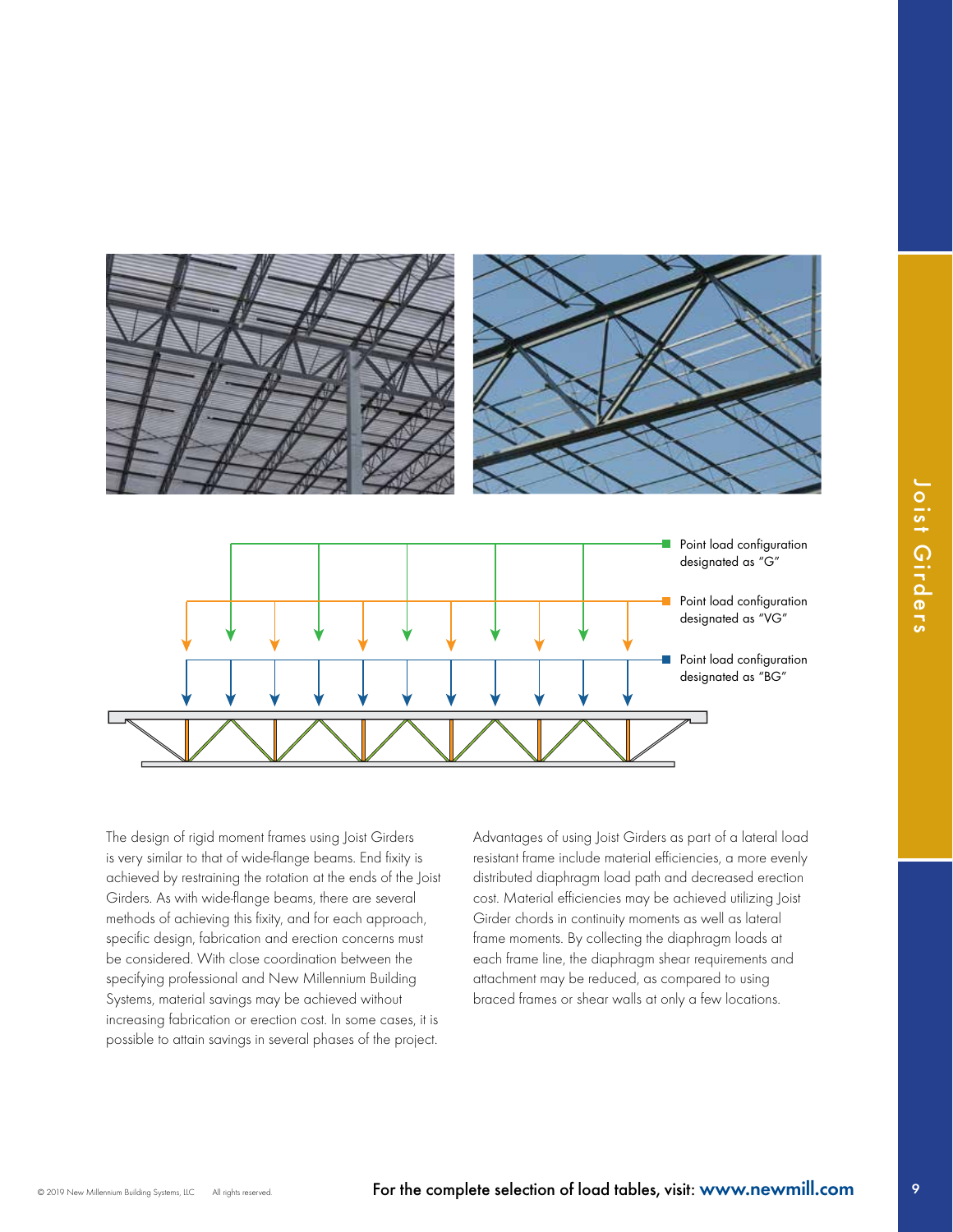#### **Load Zone Joist Design**

When the approximate locations of concentrated loads are known, the designer has the opportunity to design a more efficient joist. These joists can be designed to support concentrated loads residing in specific areas defined as "load zones." With boundaries of zones defined and the corresponding concentrated load specified, New Millennium engineers can substantially reduce steel material costs for your project.



The designer may specify as many loads and corresponding "load zones" as needed. The fewer zones specified, the more efficient the joist will be.

- Reduces costs through more efficient steel joist design
- Designed as either K or LH Series
- Shear and moment envelopes are developed for all load cases within the zones and the joists are designed accordingly, including any stress reversal which may occur

Joist chords and web members are designed to adequately support all specified load combinations. If a concentrated load does not occur at a panel point, then a field installed web member must be placed from a panel point to the point of concentrated load. Alternatively, some portion of the load may be specified as a bending load that may be located between panel points. This option eliminates the requirement for a field installed web member, at the expense of a larger chord size.

|            | $50' - 0''$ |                |                   |  |
|------------|-------------|----------------|-------------------|--|
| $2' - 0''$ | $10' - 0''$ |                |                   |  |
|            |             |                |                   |  |
|            |             |                | 26KZ200/100 (A,B) |  |
|            | Zone A      |                | do                |  |
|            |             |                | do                |  |
|            |             |                | 26KZ200/100 (B)   |  |
|            |             | Zone B         | do                |  |
|            |             |                | do                |  |
|            | $10' - 0''$ | $7' - 0''$     | 26K200/100        |  |
|            |             | do             |                   |  |
|            |             | do<br>do<br>do |                   |  |
|            |             |                |                   |  |
|            |             |                |                   |  |
|            |             |                |                   |  |

Load Zone Joists can be designed to support concentrated loads residing in specific areas defined as "load zones." With boundaries of zones defined and the corresponding concentrated load specified, New Millennium can design a more efficient joist.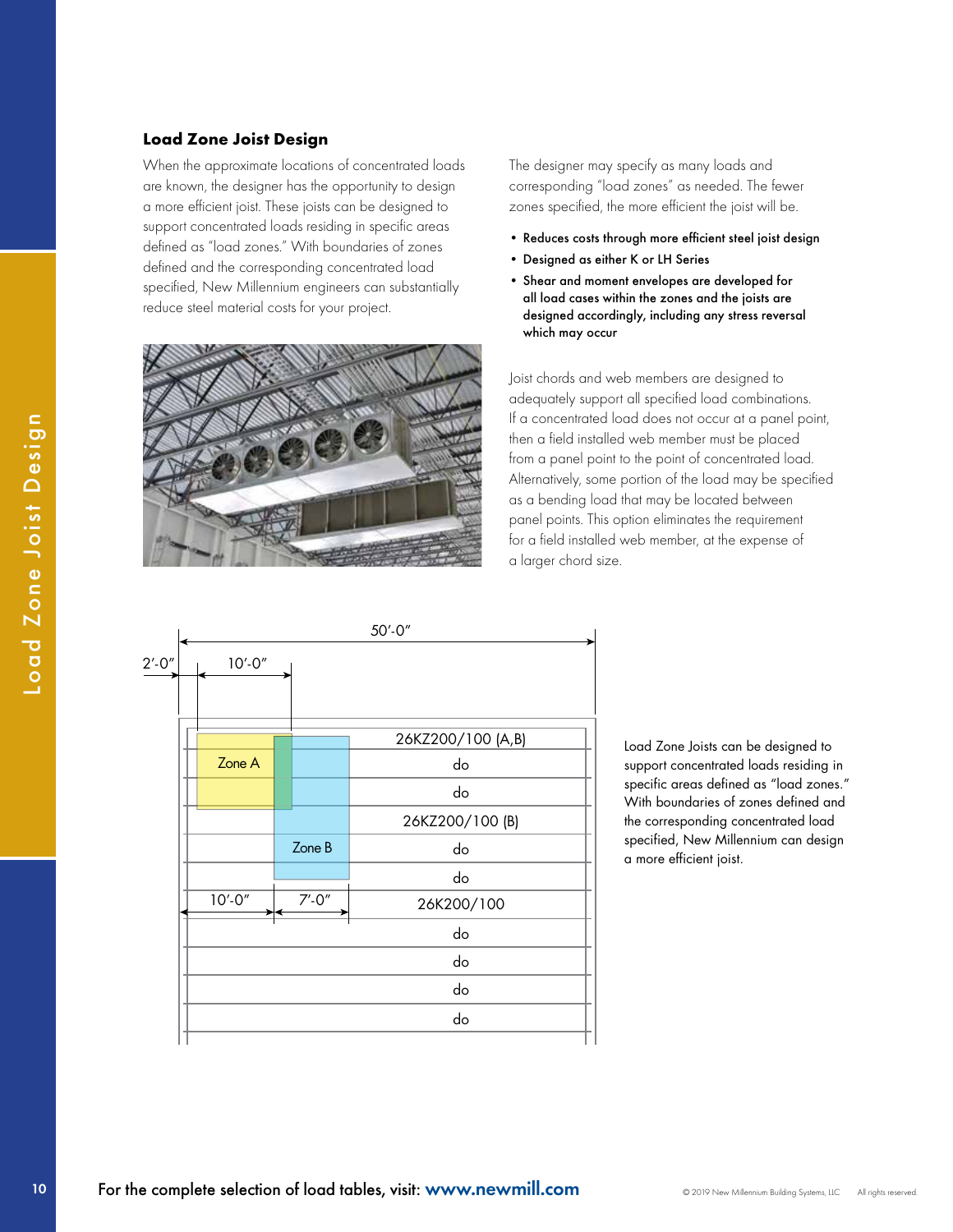#### **Dynamic Joist® BIM Steel Joist and Deck Design**

BIM-based steel joist and deck from a proactive supplier can improve the design of your building, reduce overall project costs and support a faster-to-market timeline. Our Dynamic Joist® BIM component was introduced in early 2010. Many software generations since, it's still the leading BIM steel joist component — and still a free download.

- Cut costs and timeline
- Address a range of cost/value decisions
- Design collaboration supports architectural goals
- Provides a lifelong facility management tool
- Includes joist configurations, specs, design guidelines
- Endorsed by the AISC strategy for interoperability

# **Managed Costs and Scheduling**

Our Dynamic Joist® model integrates smoothly into the structural model, which in turn integrates into the building's "master" model, where they are joined by models from other participating trades.

In addition, our joist BIM development process pays off in ways beyond just the delivery of the steel joist model. The process fully leverages our value-added engineering capabilities, as we address a wide range of cost/value decision points, such as bridging placement and erection, evaluating and improving unusual connections, seeing where and how special load conditions can be better supported, or where an aesthetic architectural objective can be achieved using less metal and labor. The process also encompasses such cost-performance decisions as erection-synchronized joist delivery.

Our commitment to the BIM process has fostered an



designed and the color of the paint. And once the model is approved, all of this information can seamlessly flow into our dynamic, timeline-sensitive, manufacturing systems.

Our digital steel joist design component, together with our proven process for joist BIM development, serves the building owner's point of view — from start to finish, and beyond:

- Increases information sharing and problem ownership
- Improves structural design and smoother project flow
- Shortens project timelines for earlier building occupancy
- Eliminates errors resulting in a wide range of cost reductions
- Delivers to the owner a tool for lifelong facility management